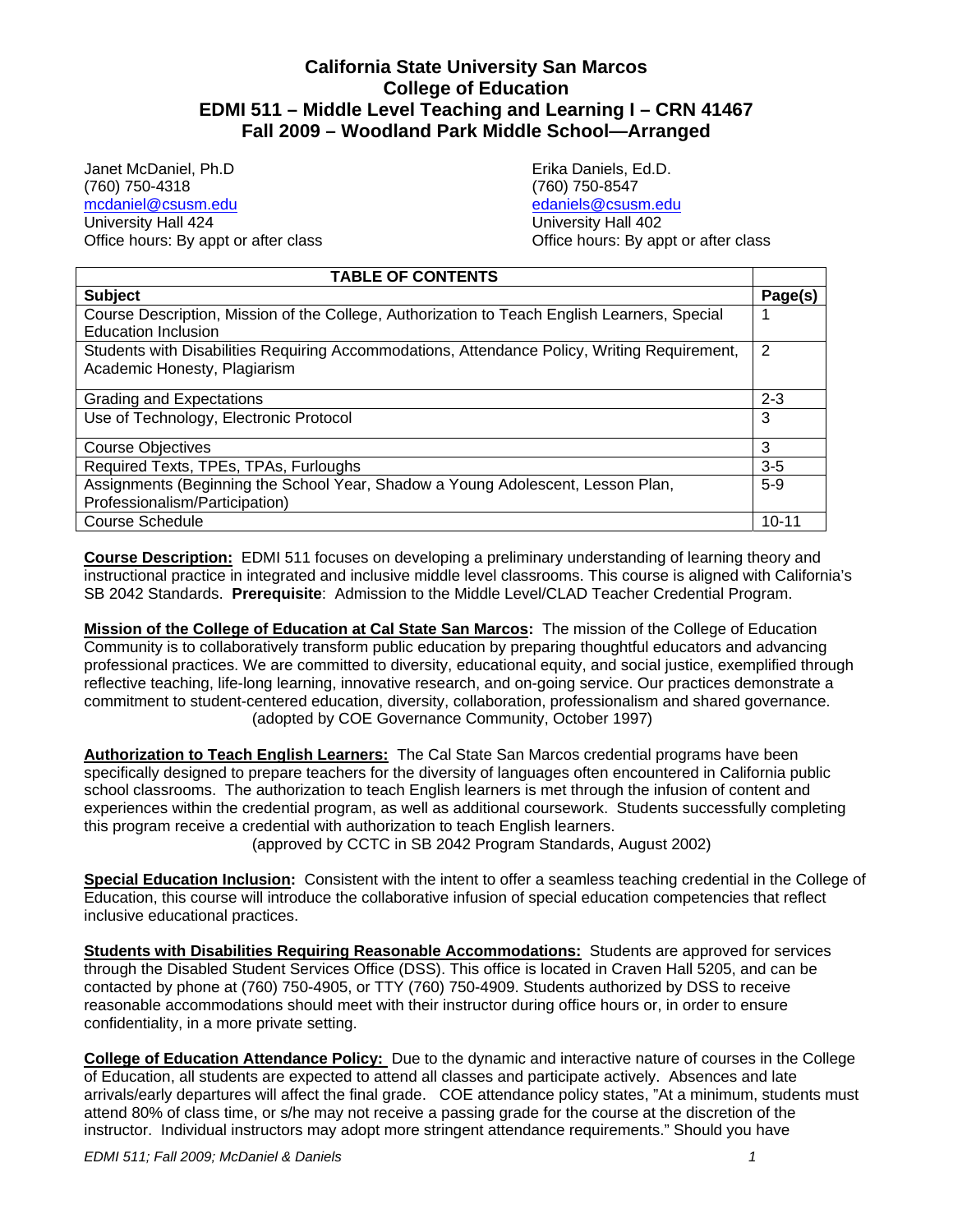extenuating circumstances, please contact the instructor as soon as possible. **In this section of EDMI 511, the following attendance policy will apply: One class session may be missed without penalty to your grade. Each additional missed session will drop your final grade by 1/3 grade point (A to A-, A- to B+, etc.). If you miss four or more class sessions, you will earn an F.** 

 **All University Writing Requirement:** Every course at the university must fulfill the university's writing requirement of at least 2,500 words. In this course, this is accomplished through the following written assignments.

 **CSUSM Academic Honesty Policy:** Students will be expected to adhere to standards of academic honesty and integrity, as outlined in the Student Academic Honesty Policy. All written work and oral presentation assignments must be original work. All ideas/materials that are borrowed from other sources must have appropriate references to the original sources. Any quoted material should give credit to the source and be punctuated with quotation marks.

Students are responsible for honest completion of their work including examinations. There will be no tolerance for infractions. If you believe there has been an infraction by someone in the class, please bring it to the instructor's attention. The instructor reserves the right to discipline any student for academic dishonesty in accordance with the general rules and regulations of the university. Disciplinary action may include the lowering of grades and/or the assignment of a failing grade for an exam, assignment, or the class as a whole."

Incidents of academic dishonesty will be reported to the Dean of Students. Sanctions at the University level may include suspension or expulsion from the University.

 **Plagiarism:** As a future educator, it is expected that each student will do his/her own work, and contribute equally to group projects and processes. Plagiarism or cheating is unacceptable under any circumstances. If you are in doubt about whether your work is paraphrased or plagiarized see the Plagiarism Prevention for Students website http://library.csusm.edu/plagiarism/index.html. If there are questions about academic honesty, please consult the University catalog.

**Grading & Expectations:** Teacher education is a professional preparation program. It is expected that students will come to class prepared to discuss the readings, submit required assignments, and participate in class activities. Students are expected to adhere to academic honesty and integrity, standards of dependability, confidentiality and writing achievement. Because it is important for teachers to be able to effectively communicate their ideas to students, parents, colleagues, and administrators, writing that is original, clear and error-free is a priority for the College of Education. It is expected that work will be turned in on time. Please discuss individual issues with the instructor. Furthermore,

- You must maintain a B average (3.0 GPA), with all grades at a C+ or better, in your teacher education courses to receive a teaching credential from the State of California.
- You can miss one class session without penalty. For each class session missed thereafter, your grade will decline by one full grade for each. Notification of an absence does not constitute an excuse.
- Late assignments will be accepted only under extenuating circumstances. Consult the instructor in advance if an assignment will be turned in late.

| A  | 94-100 points | А- | 90-93 points |
|----|---------------|----|--------------|
| B+ | 88-89 points  | в  | 83-87 points |
| B- | 80-82 points  | C+ | 78-79 points |
| C  | 73-77 points  | C- | 70-72 points |

**Use of Technology:** Students are expected to demonstrate competency in the use of various forms of technology (i.e. word processing, electronic mail, use of the Internet, and/or multimedia presentations). Specific requirements for course assignments with regard to technology are at the discretion of the instructor. Keep a digital copy of all assignments for use in your teaching portfolio.

 **Electronic Communication Protocol:** Electronic correspondence is a part of your professional interactions. If you need to contact the instructor, e-mail is often the easiest way to do so. It is my intention to respond to all received e-mails in a timely manner. Please be reminded that e-mail and on-line discussions are a very specific form of communication, with their own nuances and etiquette. For instance, electronic messages sent in all upper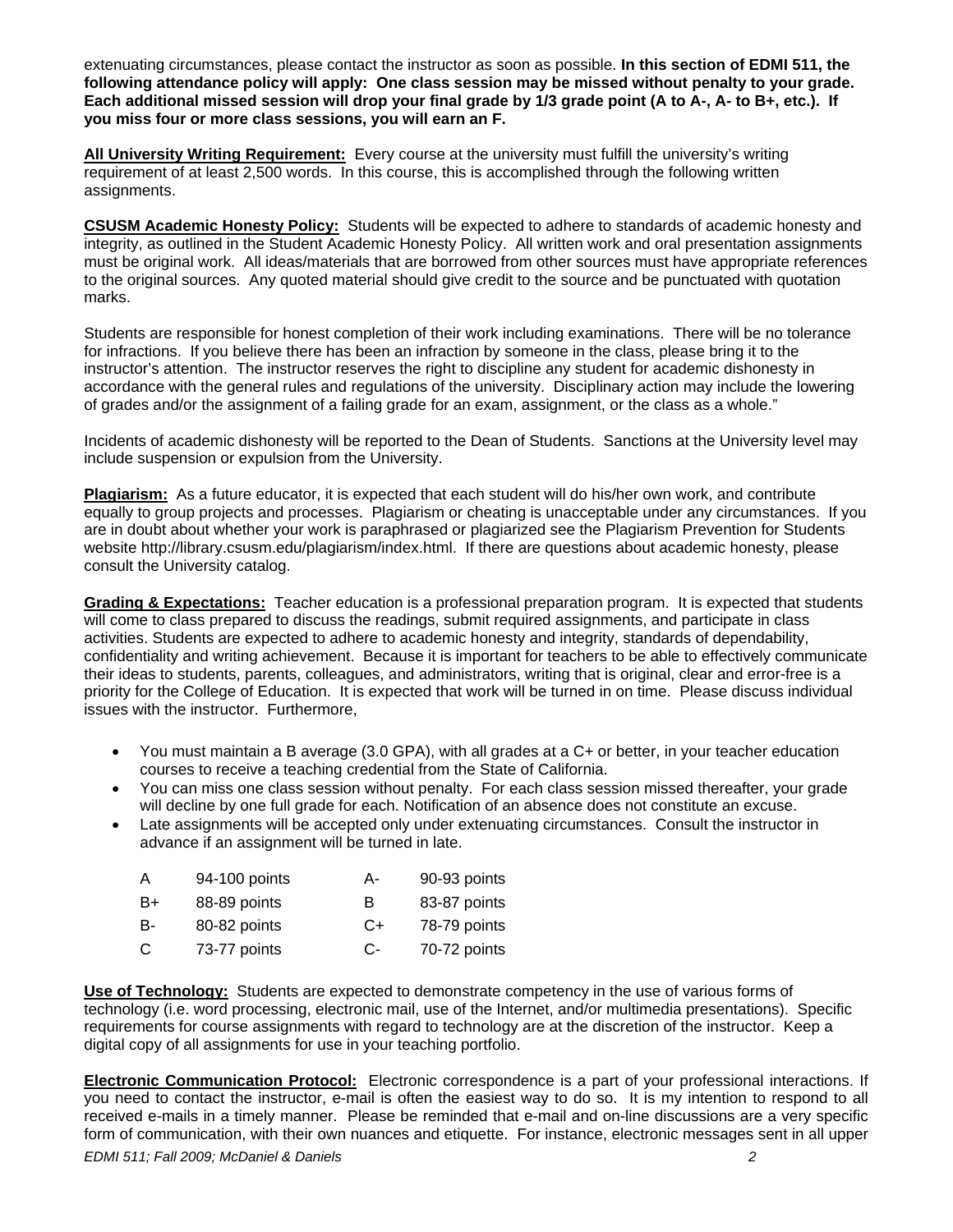case (or lower case) letters, major typos, or slang, often communicate more than the sender originally intended. With that said, please be mindful of all e-mail and on-line discussion messages you send to your colleagues, to faculty members in the College of Education, or to persons within the greater educational community. All electronic messages should be crafted with professionalism and care.

Things to consider:

- Would I say in person what this electronic message specifically says?
- How could this message be misconstrued?
- Does this message represent my highest self?
- Am I sending this electronic message to avoid a face-to-face conversation?

In addition, if there is ever a concern with an electronic message sent to you, please talk with the author in person in order to correct any confusion.

#### **Course Objectives**

- Students will demonstrate knowledge of the principles of effective schooling for young adolescents.
- Students will demonstrate effective standards-based lesson planning that is responsive to the needs of diverse young adolescents.
- Students will interpret major theories of young adolescent development through course assignments.
- Students will identify and analyze a variety of multicultural/multilingual learner centered instructional strategies including those that maximize comprehensible input, student interactions, and learning strategies for content and language development.
- Students will develop strategies for designing student-centered classroom environments.

### **Required Texts**

Powell, S. (2005). *Introduction to Middle School.* Upper Saddle River, NJ: Merrill Prentice Hall.

- National Middle School Association. (2003). *Research and Resources in Support of This We Believe.* Westerville, OH.
- National Middle School Association. (2003). *This We Believe: Successful Schools for Young Adolescents*. Westerville, OH.
- Turnbull A., Turnbull, R. & Wehmeyer, M.L. (2010). *Exceptional Lives: Special Education in Today's Schools, 7th Ed*. Upper Saddle River, New Jersey: Pearson, Merrill Prentice Hall.
- Task Stream Electronic Portfolio, Must register and pay fee online @ http://www.TaskStream.com (register for 1 year minimum). You will use Task Stream to submit your TPA tasks.

#### **Recommended Text**

Marzano, Robert J. (2003). *Classroom Management That Works*. Alexandria, VA: Association for Supervision and Curriculum Development.

#### **Teacher Performance Expectation (TPE) Competencies**

The course objectives, assignments, and assessments have been aligned with the CTC standards for the Multiple Subjects Credential. This course is designed to help teachers seeking the Multiple Subjects Credential with Middle Level Certificate to develop the skills, knowledge, and attitudes necessary to assist schools and districts in implementing effective programs for all students. The successful candidate will be able to merge theory and practice in order to realize a comprehensive and extensive educational program for all students. You will be formally address TPE 6e: Middle Level Philosophy and School Organization in this course. It will be addressed through class discussions, activities, oral/visual presentations, and written assignments.

#### **California Teacher Performance Assessment (CalTPA)**

All California credential candidates must successfully complete a state-approved system of teacher performance assessment (TPA), to be embedded in the credential program of preparation. At CSUSM this assessment system is called the CalTPA or the TPA for short.

To assist your successful completion of the TPA a series of informational seminars are offered over the course of the program. TPA related questions and logistical concerns are to be addressed during the seminars. Your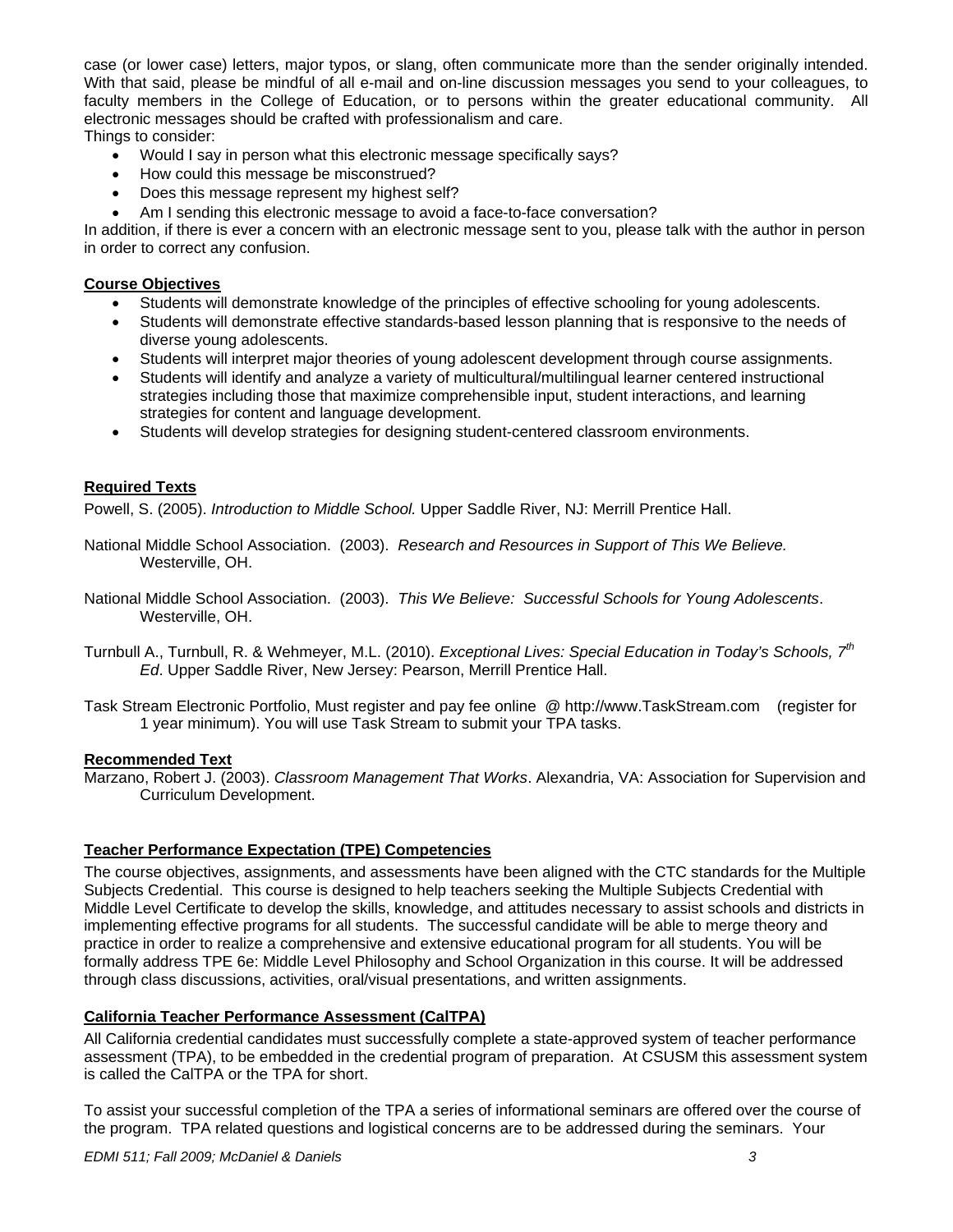attendance to TPA seminars will greatly contribute to your success on the assessment.

Additionally, COE classes use common pedagogical language, lesson plans (lesson designs), and unit plans (unit designs) in order to support and ensure your success on the TPA and more importantly in your credential program.

The CalTPA Candidate Handbook, TPA seminar schedule, and other TPA support materials can be found on the COE website provided at the website provided: http://www.csusm.edu/coe/CalTPA/ProgramMaterialsTPA.html

**Furloughs:** Due to the devastating effects of current budget crisis in California, we have been furloughed nine days each semester of this academic year, representing a 9.23% reduction in both workload and compensation. A furlough is an unpaid day off on a faculty member's regularly-scheduled workday. In order to satisfy legal and ethical requirements of the California Labor Code, we are required to submit formal certification that we will not work on my furlough days. We are prohibited from teaching, conducting scholarly research, consulting with students, responding to email or voicemail, providing assignment feedback, or participating in any CSU workrelated activities on our furlough days. Furlough dates vary by professor; our Fall Semester furlough dates are:

Erika Daniels: Aug. 28, Sept.1, Sept. 24, Oct. 16, Oct. 26, Nov 24, Nov 25, Dec 8, Dec 18 Janet McDaniel: Aug 26, Sept 8, Sept 23, Oct 5, Oct 22, Nov 24, Nov 25, Dec 8, Dec 17

The CSU faculty agreed to take furlough days in order to preserve jobs for as many CSU employees as possible, and to serve as many students as possible, in the current budget crisis. The agreement that governs faculty furloughs acknowledges that "cuts of this magnitude will naturally have consequences for the quality of education that we can provide." Within the furlough context, I will make every effort to support your educational experience at CSUSM. Visit CSUSM Budget Central [http://www.csusm.edu/budgetcentral/] to learn about the state budget crisis and how it impacts your educational opportunities. To avoid the continued loss of higher education availability in California, exercise your right to voice an opinion. Contact information for state legislators and the governor are provided at Budget Central (http://www.csusm.edu/budgetcentral/links.html).

## **Assignments Assignment 1: Beginning the School Year (Critical Assessment Task TPE 6e)**

#### *Due: September 14*

The beginning of the school year is a crucial time for students and teachers alike. Routines are established; expectations are set; classroom climate is forming. The purpose of this assignment is to have you discover the ways in which districts/schools/teachers establish climate, routines, and expectations for their students. If all goes well, much of this effort becomes invisible later on in the school year, so it is important to learn about the first days of the year. If you are able to do so, you will observe a teacher during teacher days and the first few days of school. If you are unable to do that, you will interview a teacher about the beginning of the year. Show your teacher this assignment—a copy is provided for that purpose. *Assure the teacher that you will not use real names in the written report.* 

*Collecting the data*: Observe the beginning of the school year for a teacher *or* interview a teacher during this time. Take notes; these are the data for your written reflection about the beginning of school. In order to guide your observation/interview, the following points are suggested. Feel free to tailor your notes to your situation; add things not included here. Your role is to report and analyze, not to evaluate.

- I. During faculty meeting time prior to the first day of school:
	- 1. What topics are addressed for whole-faculty consideration?
	- 2. What questions or concerns do the teachers have?
	- 3. What needs to be done to prepare the classroom for the first day?
	- 4. What have you learned about the community, school and students?
- II. Interview the teacher. Suggested interview questions:
	- 1. Tell me about how you open the school year. What is most important to you in your first days?
	- 2. What do you expect of students in this class?
	- 3. What are some of the things you think I should look for that will help me to understand your classroom better?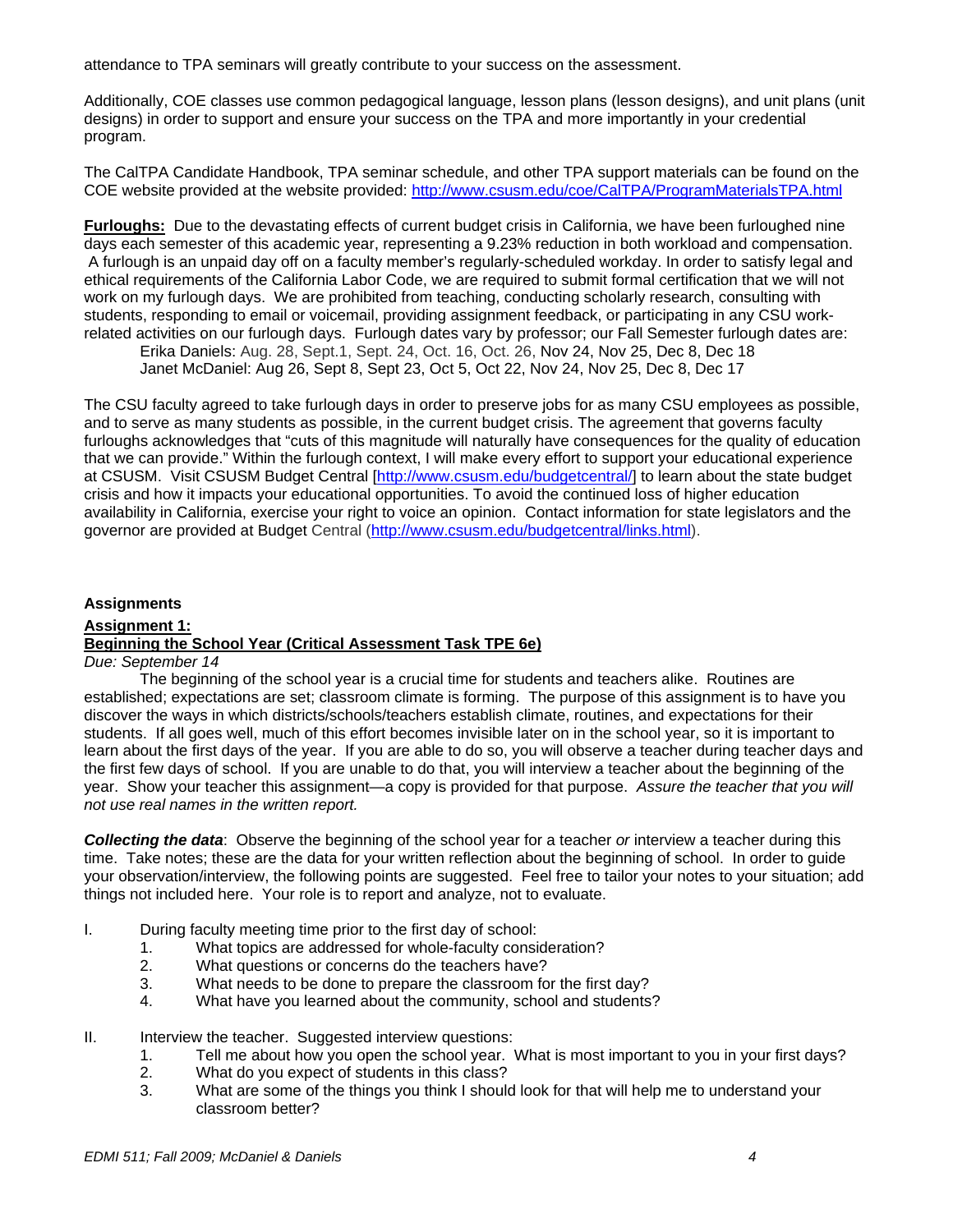- 4. Tell me about the main things you want students to learn in this class. Are your goals academic, or also social, etc.? Do you expect the same thing of *all* the students?
- 5. What role does multicultural education play in your classroom?
- 6. What role does multilingual education play in your classroom? Do you adapt your instruction for students who are learning English? If so, how?
- 7. What kinds of information do you already have about your students' abilities and achievement (test scores, transcripts, other records, informal assessments)? How important is that information to you now? How do you differentiate instruction for students with a wide range of abilities and achievements?
- 8. What kinds of information about your students do you want to get within the first few weeks (academic? non-academic?)? How will you do that?
- 9. How do you communicate with parents/caregivers at the beginning of the year?
- 10. Do you coordinate your teaching with any others in the school (interdisciplinary team, subject area colleagues, etc.)? Who determines the content of your curriculum and the pace of your instruction for the year?
- III. If you are on site prior to the students coming into the classroom:
	- 1. Draw a diagram or take photos of the physical environment.
	- 2. Take note of: bulletin boards and content, national/international symbols, multicultural/multilingual displays, posted lists of rules or expectations, other features of the classroom, how the teacher is dressed.
	- 3. In what ways does this classroom environment suggest, "diversity is valued here"?
- IV. If you are on site, choose one class period for detailed observation. As students enter the room:
	- 1. Where is the teacher standing/sitting?<br>2. How do students enter?
	- How do students enter?
	- 3. How do students get their seats (assigned?)?
	- 4. Draw a seating chart. Describe each student by gender, ethnicity/race, and any noticeable special needs.
	- 5. How does the teacher greet the students?
	- 6. How do students greet each other?
	- 7. Where do students put personal belongings/jackets/etc.?
	- 8. What are the students wearing?
- V. During the first three days of class:
	- 1. How soon does class start?
	- 2. How does the teacher let students know class has started?
	- 3. What are the teacher's first words?
	- 4. How does the teacher introduce himself/herself to the class?<br>5. How does the teacher learn students' names?
	- 5. How does the teacher learn students' names?
	- 6. Note any "mixer" activity used to introduce students to each other. How do students learn their peers' names? How is a sense of community established in the classroom?
	- 7. How is the course (content) introduced? What does the teacher say the class is about?
	- 8. What does the teacher say about classroom expectations/student behavior? What does the teacher negotiate with the students?
	- 9. Note anything the teacher does or says to show that diversity is valued in the class.
	- 10. What kinds of collaboration between teacher/student, student/student, and student/others do you see?
	- 11. How does the teacher close the class session?
- VI. Interview a student. Suggested interview questions:
	- 1. How do you feel in this class?
	- 2. What is most important to you about the beginning of school?
	- 3. What are you expecting in this class?

## *Reflection (or, what to do after your observation/interview period is over):*

Once you have collected your observation and interview data, you are ready to write a reflection of 3 to 4 pages double-spaced (1,500-2,000 words). When you write, use pseudonyms for the teacher, school and students. *Never breech confidentiality by using the real names of persons in your writing for class.*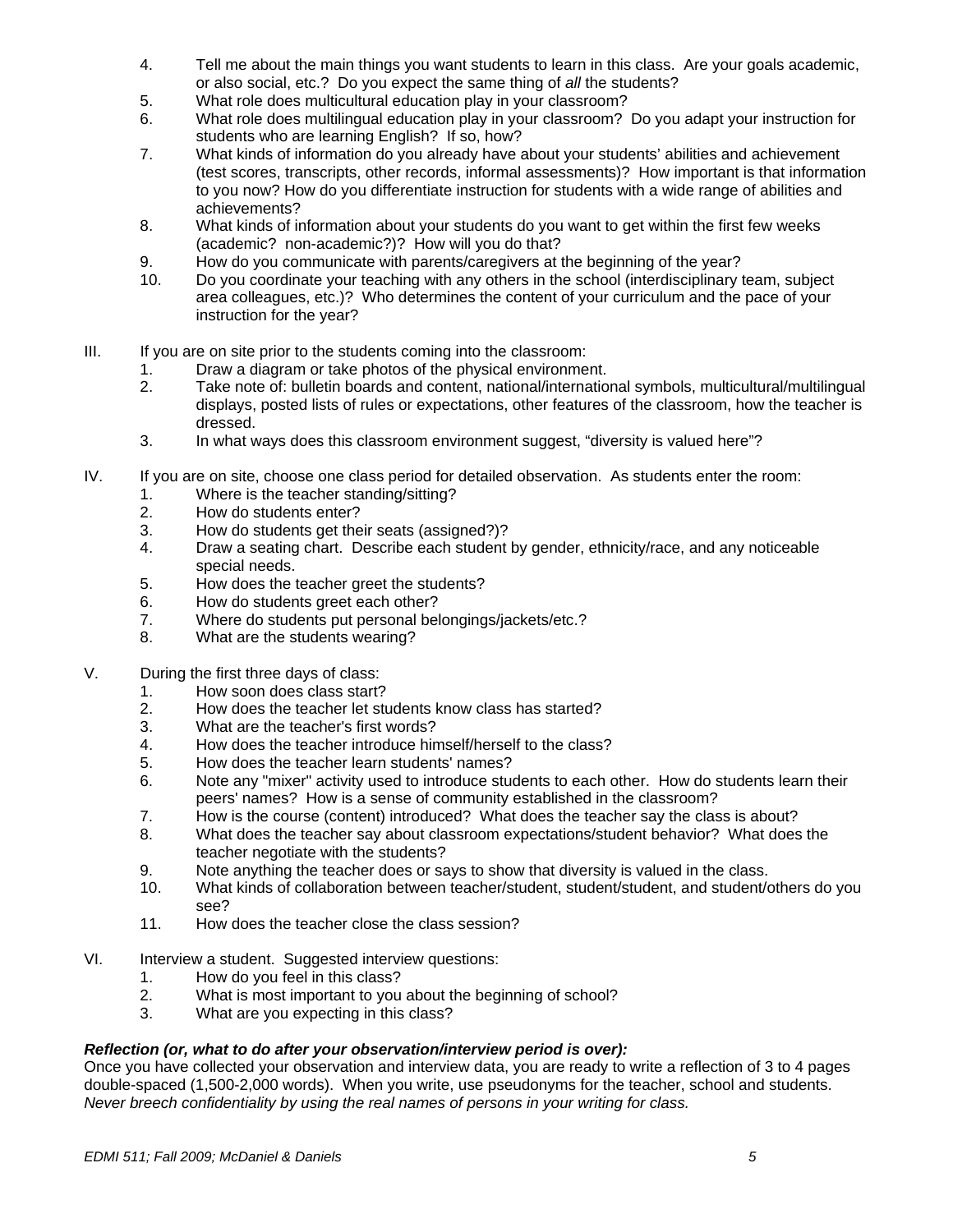How did the district/school/teacher establish a tone for the year? In what ways did the practices you observed relate to the middle school concept (*TWB,* Powell ch. 1)? What were the most important experiences of the teacher and students in the first few days of school? What questions remain unanswered in your mind following your observation?

You are not judging or evaluating the teacher/s; rather, you are interpreting that particular "beginning of the year" for your classmates and instructor to understand.

Exemplary reflections are characterized by:

Interesting and supportive examples for generalizations Integration of *This We Believe* books and/or Powell ch. 1 Correct grammar, syntax, spelling

#### **Assignment 2:**

#### **Shadow a Young Adolescent (Critical Assessment Task TPE 6e)**

#### *Due: October 1*

In this case study, you will focus on a particular middle school student. The purposes of this assignment are: (1) to help you make connections between the theoretical material you have read concerning early adolescence and the actual students in your schools, and (2) to help you raise additional issues or questions regarding middle school students.

*Collecting information:* Spend one full day with your assigned student, following the student through the school day. As the day starts, make an arrangement with the student regarding your proximity to him or her. It is not necessary that you sit next to the student in classes—the back of the room is fine. Most students enjoy the shadowing and will invite the observers to join them at lunch, etc. But you can observe from a distance if necessary. Ask the student some questions during the day in as informal a manner as possible, or arrange a short interview after school or another day. *Do not tape record the student and do not use the student's real name in the case study report.* Ask yourself the following questions and make notes on each:

How does the student behave in different classes and contexts? Are there consistent patterns of behavior or do you notice different behaviors in different contexts? In addition to classes, be sure to include observations of lunch, playground, gym, and any after school activities.

What is the school day like from a student's perspective? What are the highs and lows? What is the horizontal curriculum (i.e., across different courses and subject areas) like? Are connections made among the student's various courses? To what degree do teachers send messages that the student is "valued"?

What are the student's perceptions of what school is all about? What are her/his perceptions of each subject? What does it mean to your student to learn "math" or "language arts"? What are her/his favorite and least favorite subjects? Why? What is her/his attitude toward assessment?

Note the student's *physical* development. Does s/he seem to feel "comfortable" with her/his appearance? Note the student's *social* development. Who are the student's friends? Do these friends spend time with one another outside of school? Does s/he appear to be more influenced by peers or by parents? Does s/he interact frequently with members of the opposite gender? Note the student's sense of *identity* (versus inferiority). Note the student's sense of *ethics*. If s/he confronted a dilemma during the observation, note how the student reacted. Note the student's frame of *thinking*. Does s/he appear to be more of a concrete thinker or more of a formal thinker? *Writing the case study report:* After collecting information, write your case study in two parts: (1) a description of the student and her/his day and (2) an analysis of the student and her/his day. These should be near–equal parts of the case study.

 great deal of detail. In this section, include the episodes that will be important to your analysis. *Description:* Report to your readers what the day was like. Lead us through the school day chronologically so that we see what happened from arrival through departure. Describe the student physically. Tell us a little bit about each class period or activity, although you will not be able to report a

*Analysis:* After describing the student's day, think about what this case means. In your analysis, incorporate what you have been learning about early adolescence and instructional implications of early adolescent development. You will not be able to answer all of the following questions, but perhaps they will give you somewhere to begin in thinking about your analysis: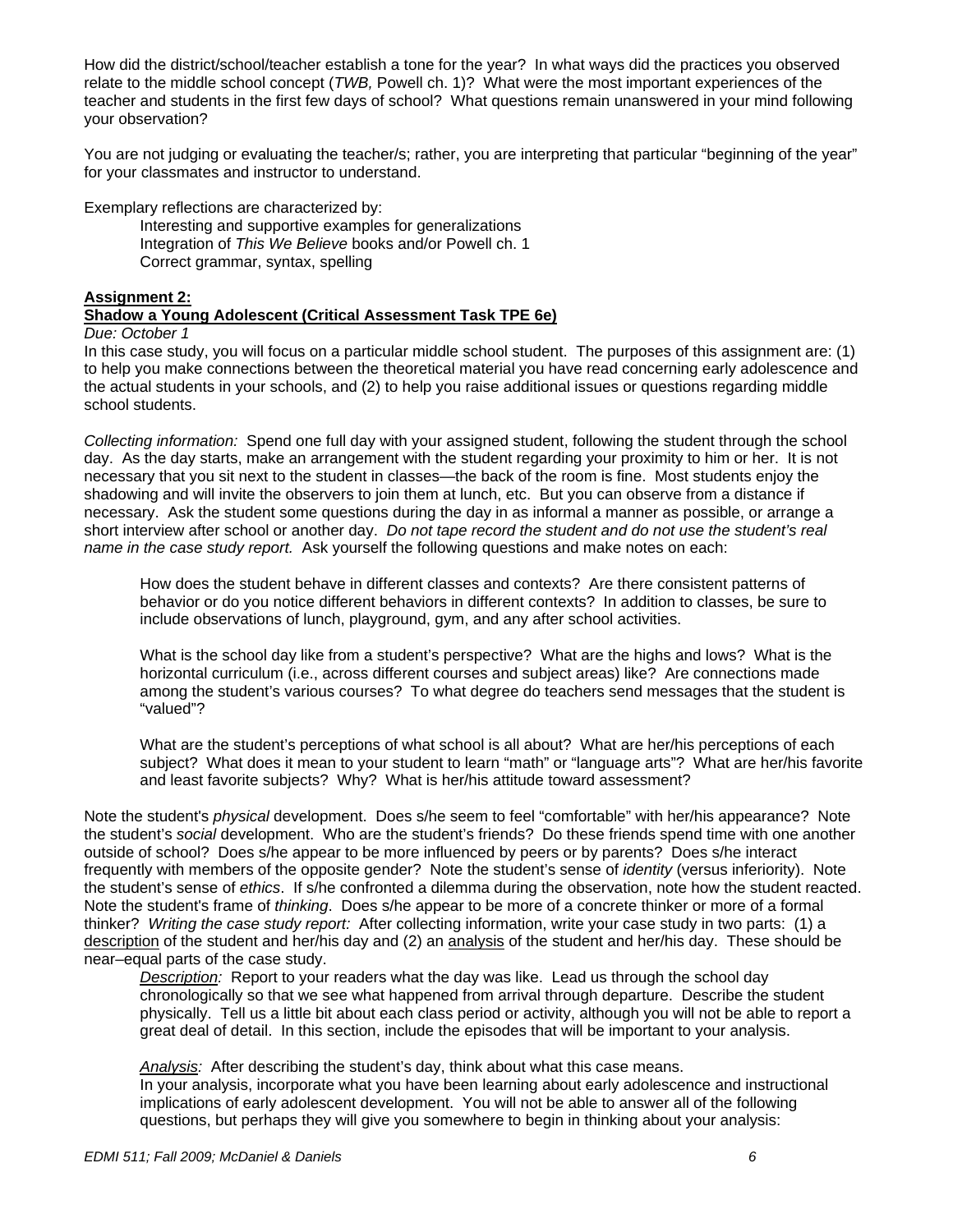Where does the student seem to be in her/his development (physically, socially, ethically, personality/identity and/or cognitively)? Provide support from your data. Make connections to the theoretical models we have addressed in class, but *do no diagnose the student in any absolute terms.*  (E.g., do not say, "This student is at the concrete operational stage." Instead, say, "When the student was working on his math problems, his use of manipulatives indicated he may have been thinking at the concrete operational stage.") Remember, you have seen the student for only one day, and it would be presumptuous of you to make sweeping statements that categorize the student based on such a short acquaintance.

What have you learned about the student in relationship to the school? How does your case fit within the material covered in your readings and in class? What issues about middle level schooling are raised through your observations?

What are the implications of your case for your work as a teacher? If you were a teacher to this student, what are some still unanswered questions that you would like to have answered? What do you think you might do in your classroom to address the needs of this student?

Focus on a particular theme or issue that best characterizes what you have observed. This may be a theme concerning the student (e.g., "the enthusiastic student"), the day ("a day in the 7th grade village"), or an issue ("caring for a special needs middle school student"). Choose the most interesting or important aspects of this experience to include in the case study. *Even though we have suggested many questions for you to think about, do not try to be all-inclusive in your analysis.* 

#### *Criteria for evaluation:*

Exemplary papers are characterized by:

Completeness of description

Interesting and supportive examples for analysis

Reasonable inferences so that the analysis and the descriptive data are compatible Integration of your readings (Powell, NMSA, *TWB*) & class sessions into the case study Correct grammar, syntax, spelling

## **Assignment 3:**

#### **Lesson Plan**

*Due: October 16* 

Complete a lesson plan as described in class.

## **Assignment 4:**

## **Professionalism; Participation**

*Ongoing; Due: October 23* 

Complete a self-assessment of your professionalism and participation as described below.

Professional demeanor is expected of all students in the Middle Level Program. This includes but is not limited to the following:

- On-time arrival to all class sessions.
- Advance preparation of readings and timely submission of assignments.
- Respectful participation in all settings (e.g., whole group, small group, in/outside of class).
- Carefully considered, culturally aware approaches to solution-finding.

This course is designed for active learning during class sessions. In order for this course to succeed for individuals and the group, students must come to class prepared to discuss assigned readings/topics and to participate in class activities. You will submit a self-assessment on WebCT by October 23. We will consider your self-assessment when assigning points for this assignment. Answer the questions below and illustrate with examples from your participation in class.

Students will engage in active learning each class session, and will be expected to actively participate.

- Do you participate in class discussions productively, sharing your knowledge and understandings?
- Do you interact productively with your peers, taking on a variety of roles (leader, follower, etc.)?
- Do you contribute appropriately to group work—do you "do your share"?
- Are you able to accept others' opinions?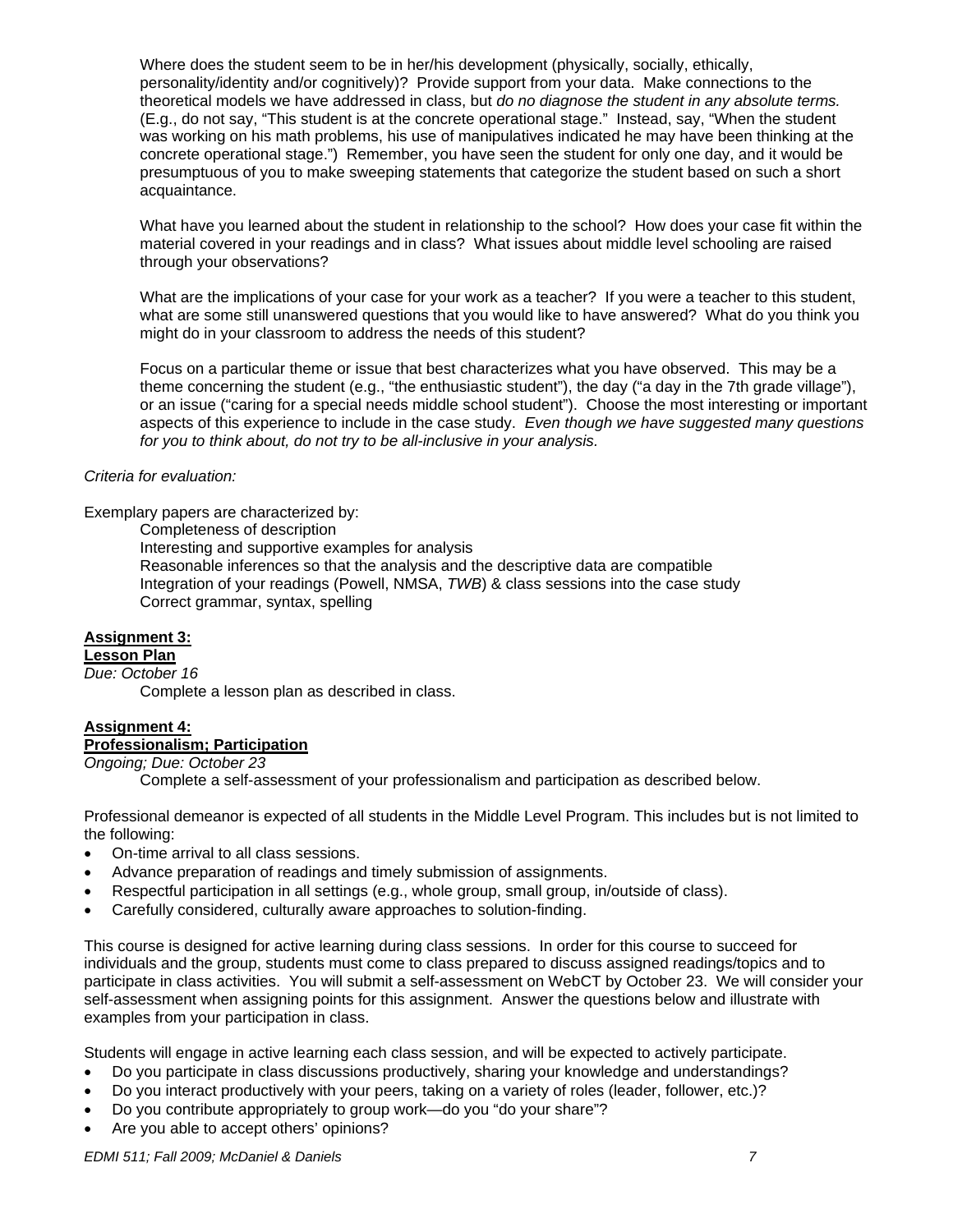- Are you supportive of others' ideas?
- Do you support your peers during their presentations?
- Can you monitor and adjust your participation to allow for others' ideas as well as your own to be heard?

| <b>Assignment</b>                 | <b>Points</b> | <b>Due Date</b>   |
|-----------------------------------|---------------|-------------------|
| 1. Beginning the school year      | 30            | 9/14              |
| 2. Shadow a young adolescent      | 30            | 10/1              |
| 3. Lesson plan                    | 30            | 10/16             |
| 4. Professionalism, participation | 10            | Ongoing,<br>10/23 |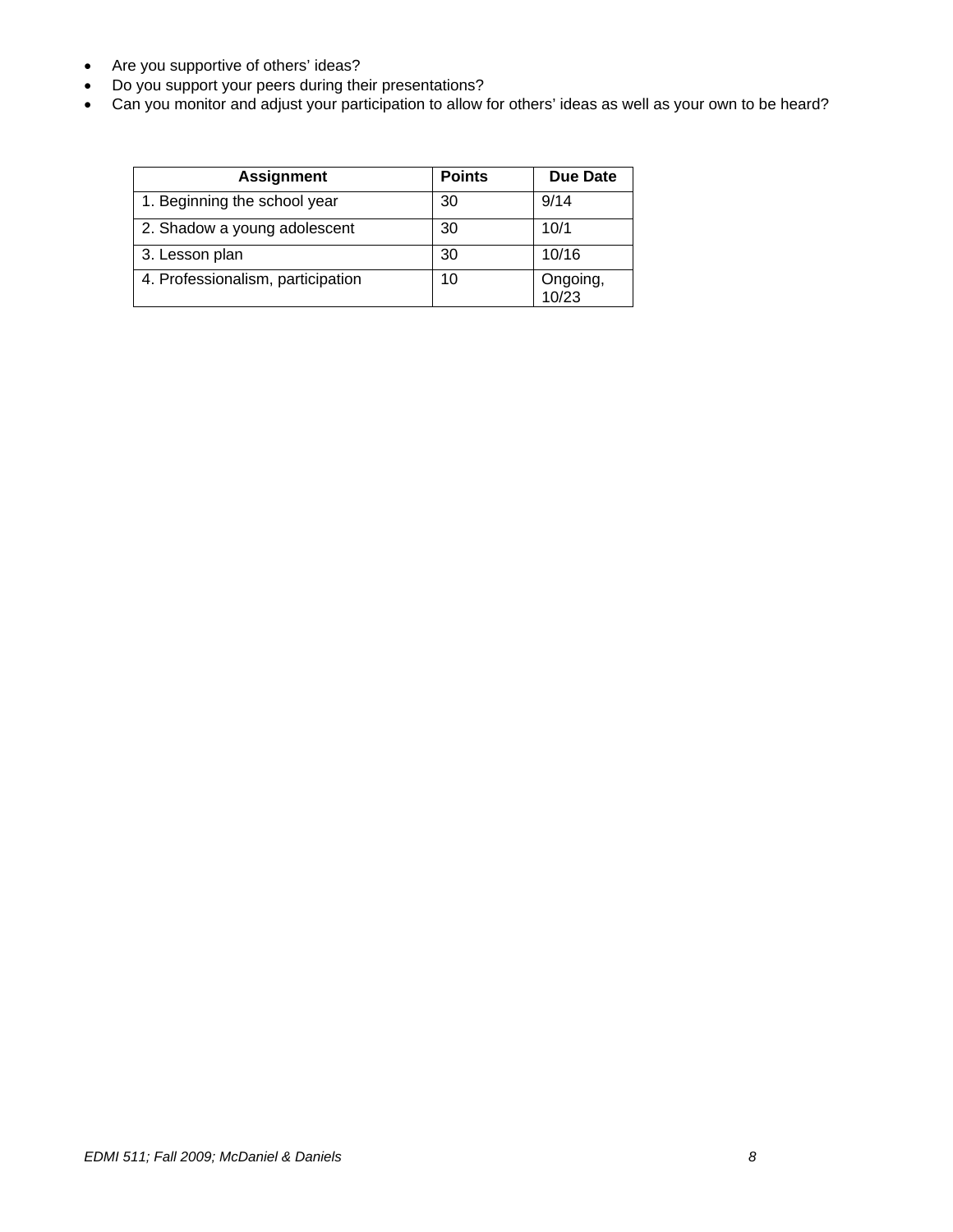# **EDMI 511 Course Schedule Fall 2009**

(The instructors reserve the right to alter the course schedule depending on guest speakers and teachable moments.)

| <b>Date</b>               | <b>Topic</b>              | <b>Readings and Assignments Due</b>                         |
|---------------------------|---------------------------|-------------------------------------------------------------|
| Session 1                 | --Building                | This We Believe                                             |
| September 3               | community                 | Research/Resources TWB                                      |
| AM                        | --Debrief                 |                                                             |
| <b>ED</b>                 | beginning of year         |                                                             |
|                           | --Middle school           |                                                             |
|                           | concept                   |                                                             |
| Session 2                 | Middle school             | <b>Review TWB</b>                                           |
| 9/9/09 AM                 | communities               | Powell chapters 1 & 5                                       |
| <b>JMcD</b><br>Session 3  |                           |                                                             |
| 9/10/09 PM                | Part 1: Young             | <b>Review TWB</b><br>Powell ch. 2 & 3                       |
| <b>JMcD</b>               | adolescent<br>development | www.nmsa.org Research Summary on Young Adolescent           |
|                           | (physical,                | Development, April 2007                                     |
|                           | cognitive)                |                                                             |
| Session 4                 | Motivation                | Readings posted on WebCT                                    |
| 9/11/09 PM                |                           | Powell pages 373-376                                        |
| ED                        |                           |                                                             |
| Session 5                 | Intro to lesson           | Powell chapter 6                                            |
| 9/14/09 AM                | planning                  | Skim the grades 6-8 standards at CDE:                       |
| ED                        | CA content                | http://www.cde.ca.gov/be/st/ss/                             |
|                           | standards                 | <b>Explore Testing Accountability at CDE:</b>               |
|                           |                           | http://www.cde.ca.gov/ta/                                   |
|                           |                           |                                                             |
| Session 6                 | Part 2: Young             | Review readings from 9/10                                   |
| 9/14/09 PM                | adolescent                |                                                             |
| <b>JMcD</b>               | development               |                                                             |
|                           | (emotional,               |                                                             |
|                           | social                    |                                                             |
|                           | development)              |                                                             |
| Session 7                 | Young                     | Powell chapter 5                                            |
| 9/18/09 AM                | adolescent panel          |                                                             |
| <b>JMcD</b>               |                           |                                                             |
| Session 8                 | Students with             | Turnbull chapters 1, 2, & 3                                 |
| 9/22/09 AM                | special needs             |                                                             |
| ED                        |                           |                                                             |
| 9/24/09                   | Shadow a                  |                                                             |
| <b>WPMS</b>               | Student day               |                                                             |
| Session 9                 | Debrief Shadow            |                                                             |
| 9/25/09 AM                | a Student                 |                                                             |
| <b>JMcD</b>               |                           |                                                             |
| Session 10                | Differentiation           | Powell chapters 7 & 8                                       |
| 9/30/09 AM                |                           |                                                             |
| ED                        |                           |                                                             |
| Session 11                | <b>Class</b>              | Powell chapter 11                                           |
| 10/1/09                   | management                |                                                             |
| Mae Chapin                |                           |                                                             |
| Session 12                | Lesson planning           | Powell chapters 9 & 10                                      |
| 10/2/09 AM                |                           |                                                             |
| <b>JMcD</b><br>Session 13 |                           |                                                             |
| 10/2/09 PM                | Assessment                |                                                             |
| <b>JMcD</b>               |                           |                                                             |
| Session 14                | No Class                  | This session would have covered assessment of students with |
|                           | (Budget Cuts)             | special needs in the general education classroom.           |